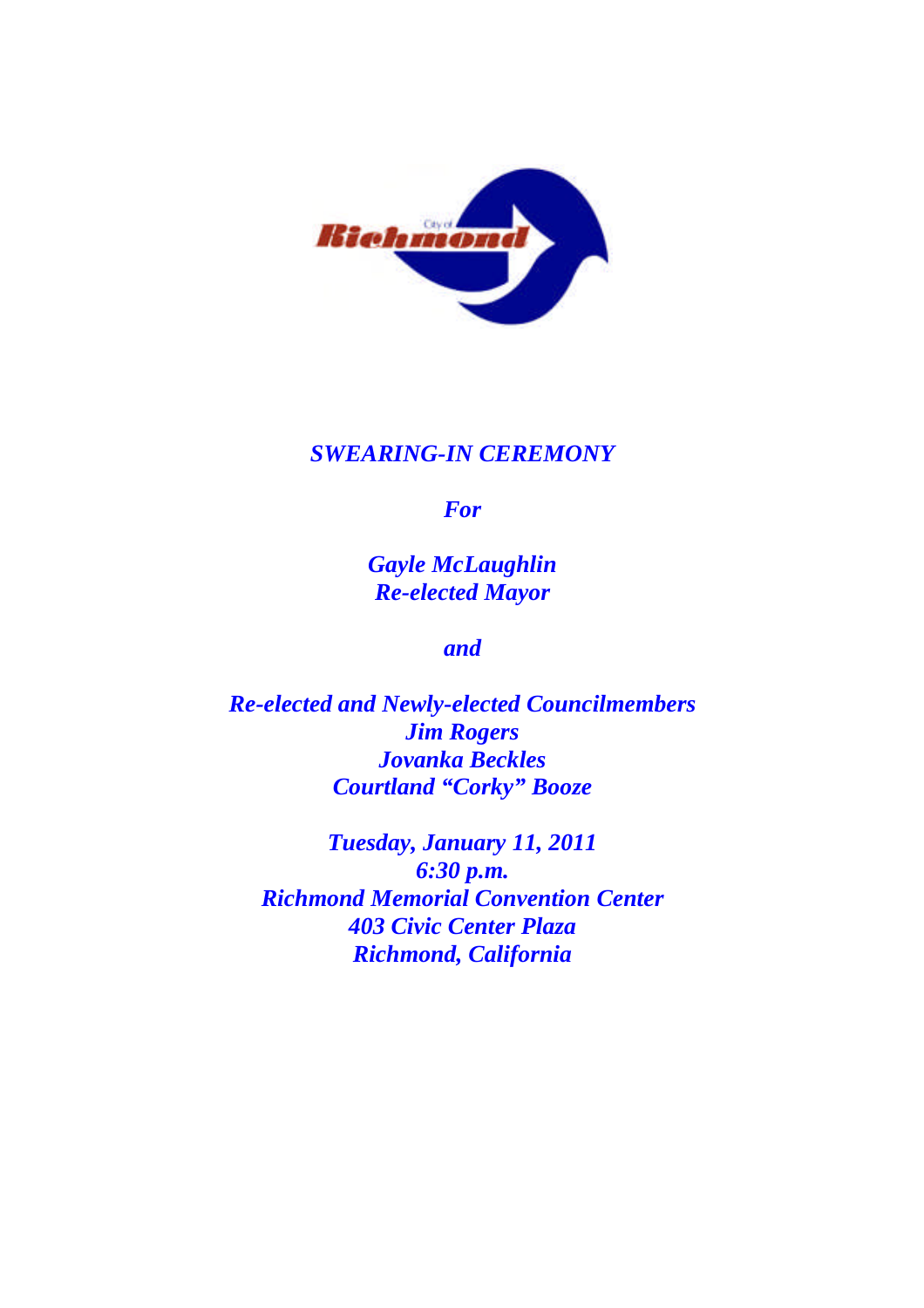#### *BRIEF HISTORY OF THE RICHMOND CITY COUNCIL (the following information was taken from minutes of the Board of Trustees and the Council of the City of Richmond dated August 14, 1905, and July 6, 1909, respectively)*

*On August 14, 1905, the first meeting of the Board of Trustees of the City of Richmond was called to order at 8:25 p.m. in the main office of the Critchett Building located at 224 Richmond Avenue. Trustees present were: Critchett, Babcock, Kenny, Garrard, and Curry. Trustee Garrard nominated Trustee Curry to be President of the City Board. The nomination was seconded by Trustee Kenny, and "Mr. Curry was declared elected and took the chair."*

*A special election was held on February 9, 1909, and the qualified voters of the City voted in favor of and duly ratified the City Charter as proposed by the Board of Trustees. Section 1 of Article III of the Charter states that "All powers herein granted to and vested in the City of Richmond, except as herein otherwise provided, be exercised by a Council to be designated the Council of the City of Richmond . . ." As a result of the voters' approval of the City Charter, the Board of Trustees became the Council of the City of Richmond. Section 3 of Article III of the Charter states that the Council shall be composed of nine members (At the November 2, 2004, Election and effective with the 2008 Election, the composition of the City Council was changed from nine to seven members).*

*An election was held on May 10, 1909, and the first Councilmen were elected. At the July 6, 1909, meeting of the Council, the City Clerk read Certificates of Election for the following Councilmen: Edward J. Garrard, John N. Hartnett, James C. Owens, Edward McDuff, Otto R. Ludewig, Homer Eugene Wyatt, John Joseph Dooling, Joseph Benjamin Willis, and Gerry Alton Follet. During the July 6, 1909, meeting the Council, by secret ballot, elected Councilman Joseph Benjamin Willis as the Presiding Officer of the Council to be known as Mayor of the City of Richmond.*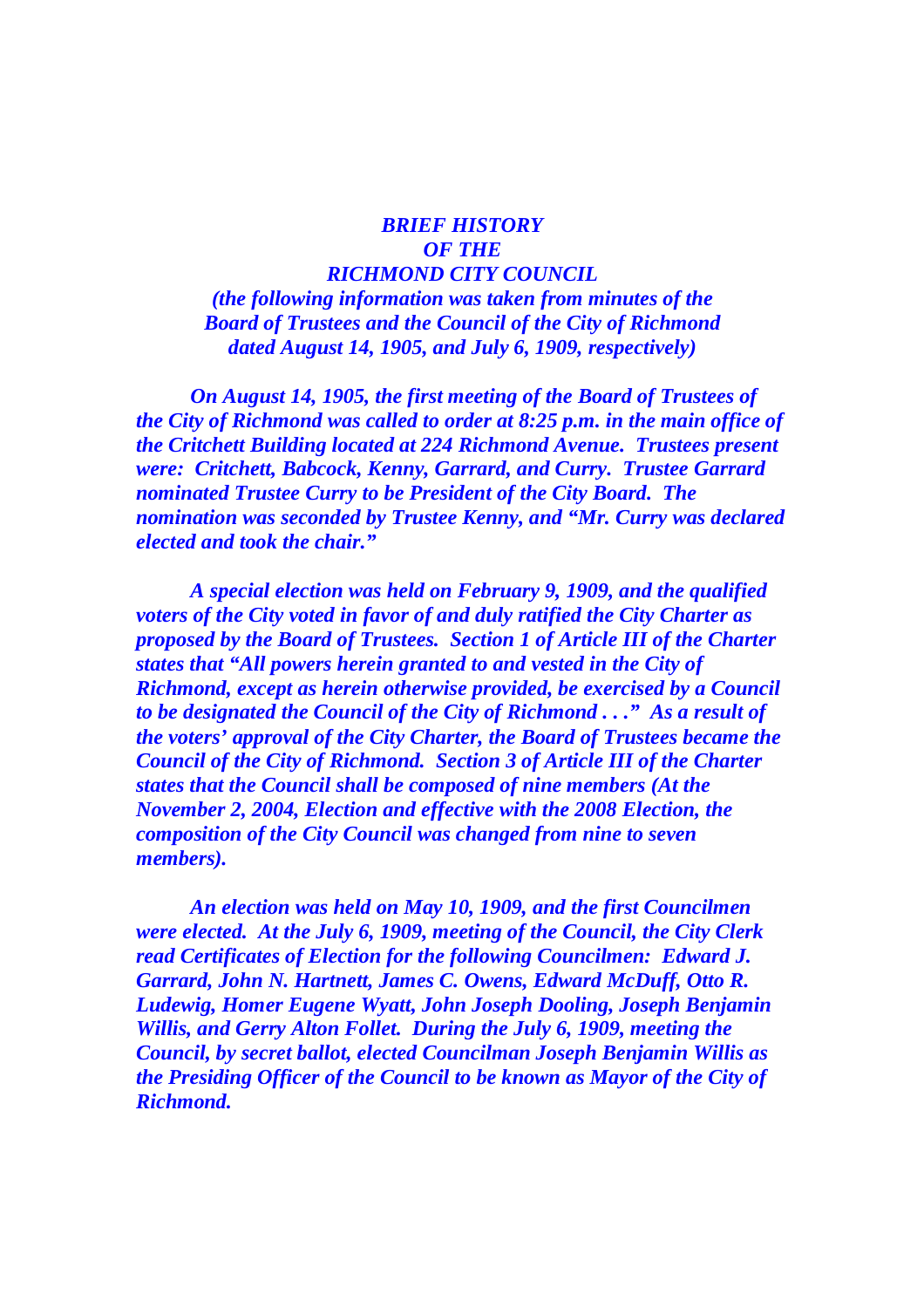# *PROGRAM*

## *OFFICIAL WELCOME TO THE SWEARING-IN CEREMONY AND INTRODUCTION OF MASTER OF CEREMONY BILL LINDSAY, CITY MANAGER By Mayor Gayle McLaughlin*

*MASTER OF CEREMONY Bill Lindsay*

*PLEDGE OF ALLEGIANCE (Please Stand)*

> *INVOCATION Jerome Smith*

*BEST WISHES TO COUNCILMEMBERS VIRAMONTES AND LOPEZ From Councilmembers Butt, Bates, Rogers and Vice Mayor Ritterman*

*PRESENTATION OF DISTINGUISHED SERVICE AWARDS TO COUNCILMEMBERS MARIA VIRAMONTES AND LUDMYRNA LOPEZ By Mayor Gayle McLaughlin*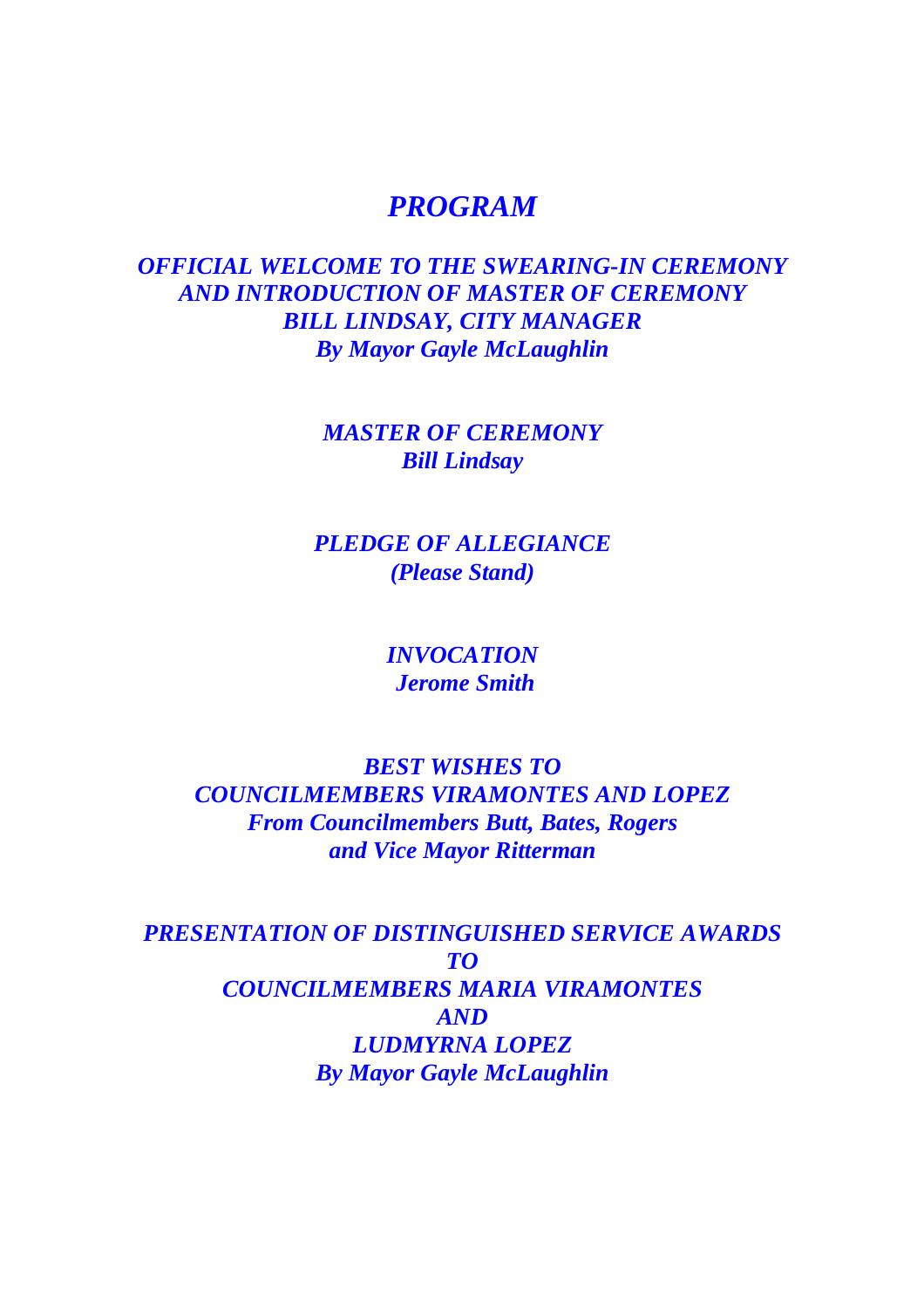### *COMMENTS BY COUNCILMEMBERS MARIA VIRAMONTES AND LUDMYRNA LOPEZ*

### *INTRODUCTION OF GUEST SPEAKER REVEREND PHIL LAWSON, LONG-TIME SOCIAL JUSTICE AND COMMUNITY ADVOCATE By Nicole Valentino*

*GUEST SPEAKER REVEREND PHIL LAWSON "UNITY: THE ROAD TO COMMUNITY EMPOWERMENT"*

*ADMINISTRATION OF OATH OF OFFICE AND PRESENTATION OF CERTIFICATES OF ELECTION TO JIM ROGERS, INCUMBENT JOVANKA BECKLES COURTLAND "CORKY" BOOZE By Diane Holmes, City Clerk*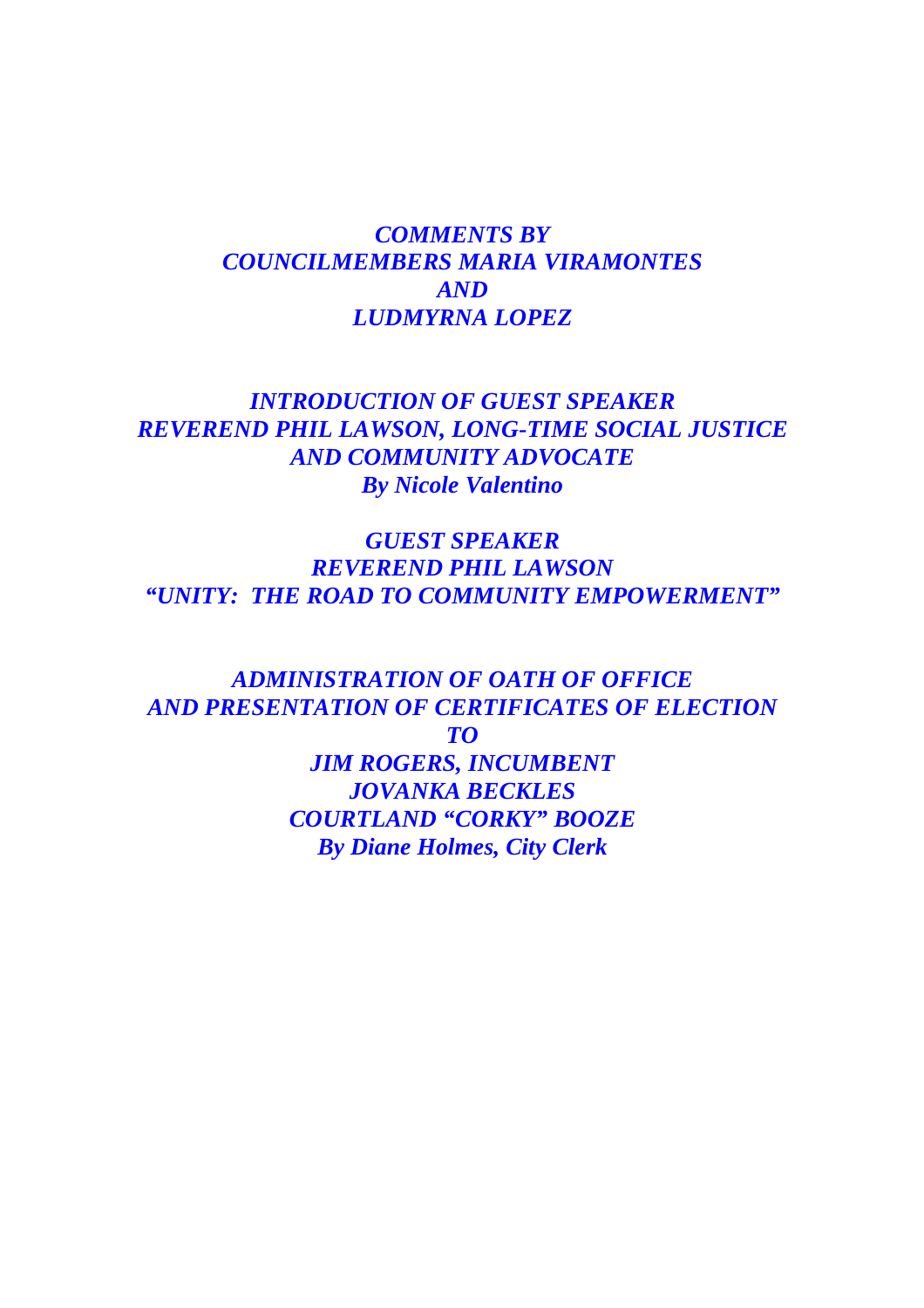*COMMENTS AND EXPRESSIONS OF APPRECIATION FROM COUNCILMEMBERS ROGERS, BECKLES, AND BOOZE*

*ADMINISTRATION OF OATH OF OFFICE AND PRESENTATION OF CERTIFICATE OF ELECTION TO RE-ELECTED MAYOR GAYLE MCLAUGHLIN By Diane Holmes, City Clerk*

> *COMMENTS BY MAYOR GAYLE MCLAUGHLIN*

> > *ROLL CALL Diane Holmes, City Clerk*

*WELCOME TO NEW COUNCILMEMBERS By Councilmembers Butt and Bates and Vice Mayor Ritterman*

> *CLOSING REMARKS Mayor Gayle McLaughlin*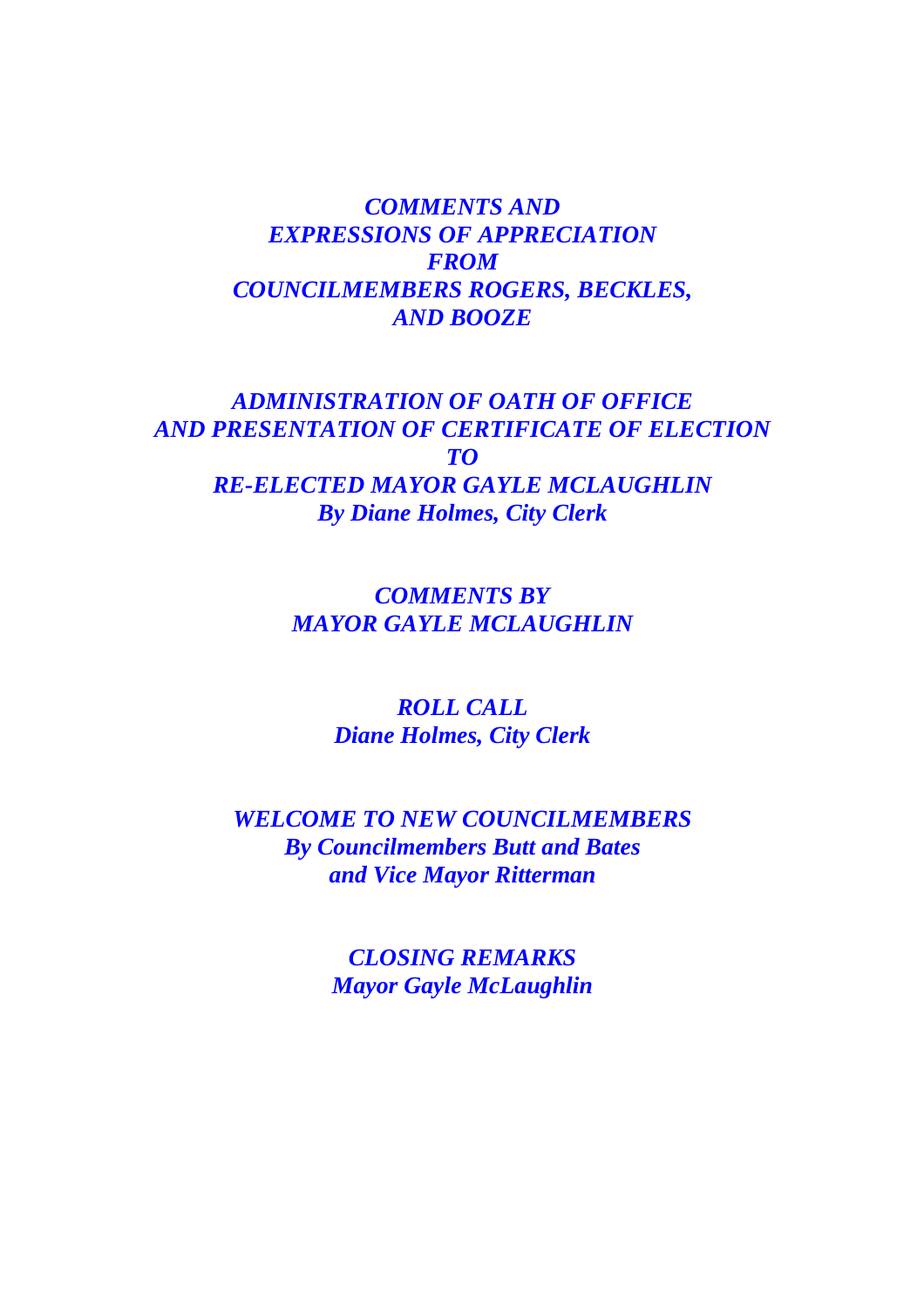*MUSICAL SELECTION Voices of Reason, A Vocal Ensemble of the East Center of the Performing Arts*

#### *ADJOURN Mayor Gayle McLaughlin*

*\*\*\*\*\*\*\*\*\*\*\*\*\*\*\*\*\*\*\*\*\*\*\*\*\*\*\*\*\*\*\*\*\*\*\*\*\*\*\*\*\*\*\*\*\*\*\*\*\*\*\*\*\*\**

#### *ACKNOWLEDGEMENTS*

*Nika's Catering Park Florist Prime Copy and Printing Voices of Reason Anastasia Reshetikhin, Pianist Kalin Freeman, Saxophonist*

*City Staff:*

*City Clerk's Office City Manager's Office KCRT Mayor's Office Public Works Recreation and Parks*